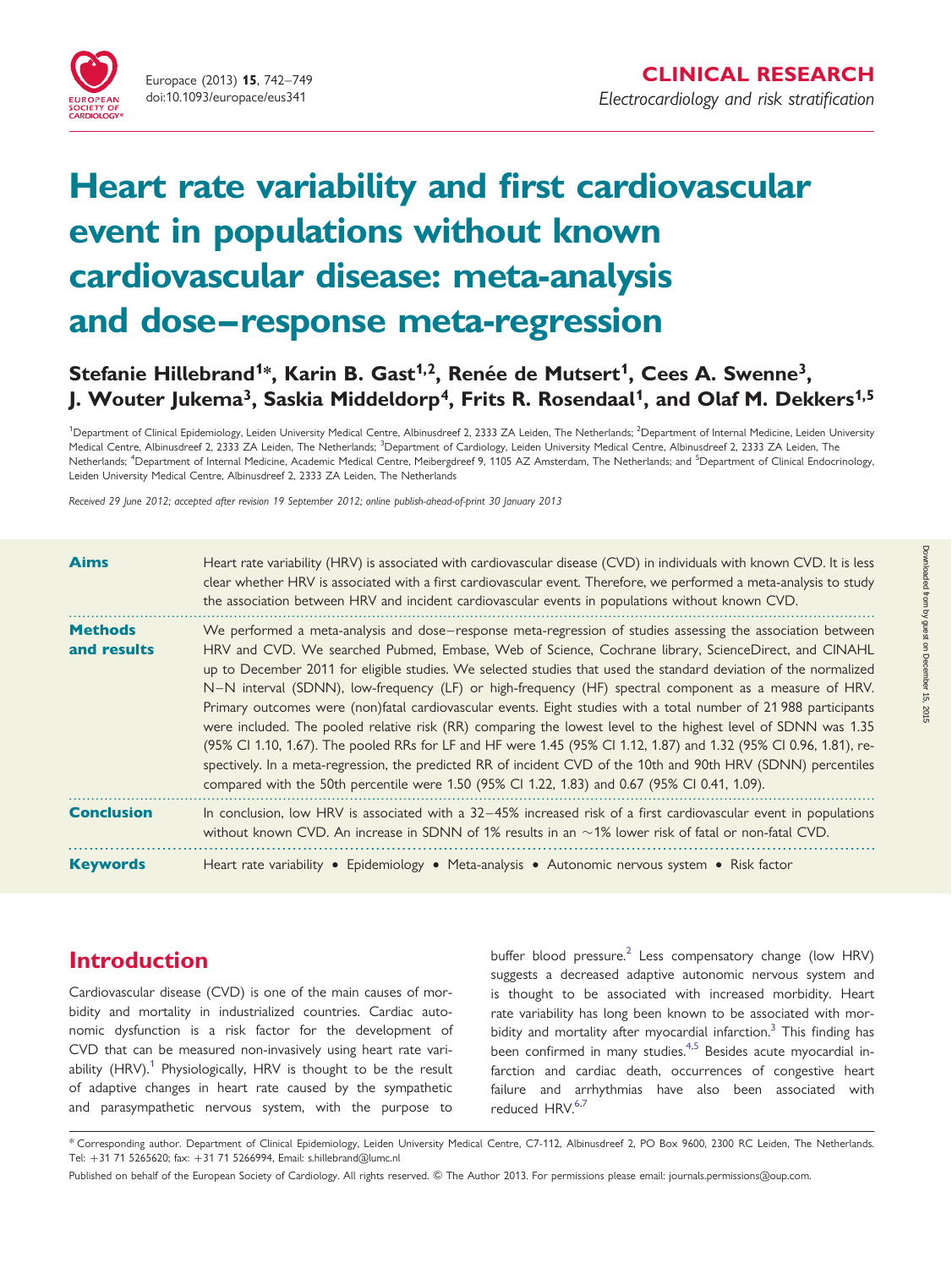## What's new?

- In this meta-analysis, low heart rate variability (HRV), measured as standard deviation of the normalized N-N interval (SDNN), is associated with approximately 40% increased risk of a first cardiovascular event in populations without known cardiovascular disease (CVD).
- Meta-regression shows that a 1% increase in SDNN results in an approximately 1% lower risk of fatal or non-fatal CVD.
- The association between HRV and first cardiovascular event was depended on duration of measurement.

Although HRV is associated with cardiovascular events in individuals with known CVD, fewer studies have been published on the association between HRV and the risk of CVD in a population without known CVD. Therefore, the aim of this meta-analysis was to assess the association between HRV and CVD in individuals without known CVD at baseline.

## **Methods**

#### Search strategy

A systematic literature search was performed, aimed at identifying epidemiological studies with data on the association between HRV and CVD. We searched the electronic databases Pubmed, Embase, Web of Science, Cochrane library, ScienceDirect and CINAHL from their inception up to December 2011. No language restriction was set in advance. The reference lists of all the relevant identified articles were screened for additional potentially relevant articles.

#### Eligibility criteria

Initial selection of studies by title and abstract was performed by two reviewers (S.H. and K.B.G.) independently. Disagreements were resolved by consensus. Population-based studies in adults assessing the association between HRV and CVD were eligible for inclusion. Abstracts of meetings and unpublished results were not eligible. Since the aim of the study was to assess the association between HRV and incident CVD, cohorts restricted to patients with CVD at baseline were excluded. Furthermore, we did not include studies in our meta-analysis if they presented a measure of HRV that was only used in one or two studies. To be included, studies should have expressed the association between HRV and CVD as relative risks (RRs) (risk ratios, odds ratios, or hazard ratios). Maximally adjusted RRs and confidence intervals (CIs) for the association between HRV and CVD were extracted. Data were extracted in duplicate (S.H. and K.B.G.), using a standard data extraction sheet.

#### Measures of heart rate variability

Heart rate variability can be expressed using several measures. In order to calculate different measures of HRV, intervals between adjacent normal R waves (NN intervals) are measured. The standard 12-lead electrocardiogram is a common method to measure these intervals. In the time-domain analyses, a variety of statistical variables are calculated from N–N intervals. The most commonly used time-domain variables are the standard deviation of all N–N intervals (SDNN) and the square root of the mean of the sum of the squares of differences between adjacent  $R - R$  intervals (RMSSD).<sup>[8](#page-7-0)</sup>

The frequency domain is another method used to calculate HRV, of which the low-frequency (LF) and the high-frequency (HF) spectral components are common measures. In the frequency-domain method, cyclic fluctuations of RR intervals are quantified by the frequency of the fluctuation using Fourier transformation or auto regres-sion spectral analysis.<sup>[1](#page-6-0)</sup> Typically, HF fluctuations are thought to be caused by respiration and are effectuated by parasympathetic outflow. Low-frequency fluctuations are probably the result of a blood pressure resonance phenomenon mediated by the baroreflexes and are effectuated by both sympathetic and parasympathetic fluctuations in outflow.[2,](#page-6-0)[9](#page-7-0)

#### Study endpoints

The outcome of interest was the occurrence of a first fatal or non-fatal cardiovascular event. In this meta-analysis, we defined fatal or non-fatal CVD as myocardial infarction, coronary revascularization procedures, hospitalization for unstable angina pectoris, congestive heart failure, arrhythmia (atrial/ventricular), arterial peripheral vascular disease, stroke (ischaemic/haemorrhagic), or death from these events.<sup>[10](#page-7-0)</sup>

#### Risk of bias assessment

For the aim of the present meta-analysis, the risk of bias assessment focused on design elements that could potentially bias the association between HRV and CVD: (i) ascertainment that the outcome of interest was not present at baseline, (ii) adequacy of follow-up (loss-to-follow-up of  $<$  5% was considered adequate), (iii) effect estimates having been adjusted for potential confounding factor, (iv) adequacy of endpoint verification. Endpoint verification was considered adequate when diagnoses were confirmed using medical records or death certificates. Self-report was considered to present a high risk of bias.

#### Statistical analyses

According to the data available in included articles, HRV was categorized based on percentiles (median, tertiles, or quartiles). When papers presented their results using an author-defined cut-off value, we calculated the accompanying percentiles under the assumption of a normal distribution of HRV. If authors calculated RR for one SD change in HRV, we recalculated this RR for categories based on quartiles assuming a normal distribution of HRV and a linear association on a logarithmic scale between HRV and CVD. For each study the highest HRV category was used as the reference, and for all studies the lowest HRV category was compared with the highest category. We performed a random effects meta-analysis based on maximally adjusted RRs of the highest vs. the lowest categories and their accompanying standard error. Heterogeneity was quantified using the  $l^2$  statistics. We performed two sensitivity analyses: one excluding populations with only diabetes patients and one separating the different measurement durations of HRV (short measurements of 10 s to 3 min vs. longer measurements of 24 h).

Secondly, we performed a meta-regression to assess a dose-response slope for the association between HRV and CVD. We used a random effects model to take the between-study variation into account. For each individual study, a weight was calculated based on the standard error. The 50th percentile was used as the reference cat-egory.<sup>[11](#page-7-0)</sup> Based on the slope from the random effects regression, we predicted risk ratios comparing the 10th and the 90th percentile to the 50th percentile. Statistical analyses were performed with Stata Statistical Software (Statacorp, USA), version 12.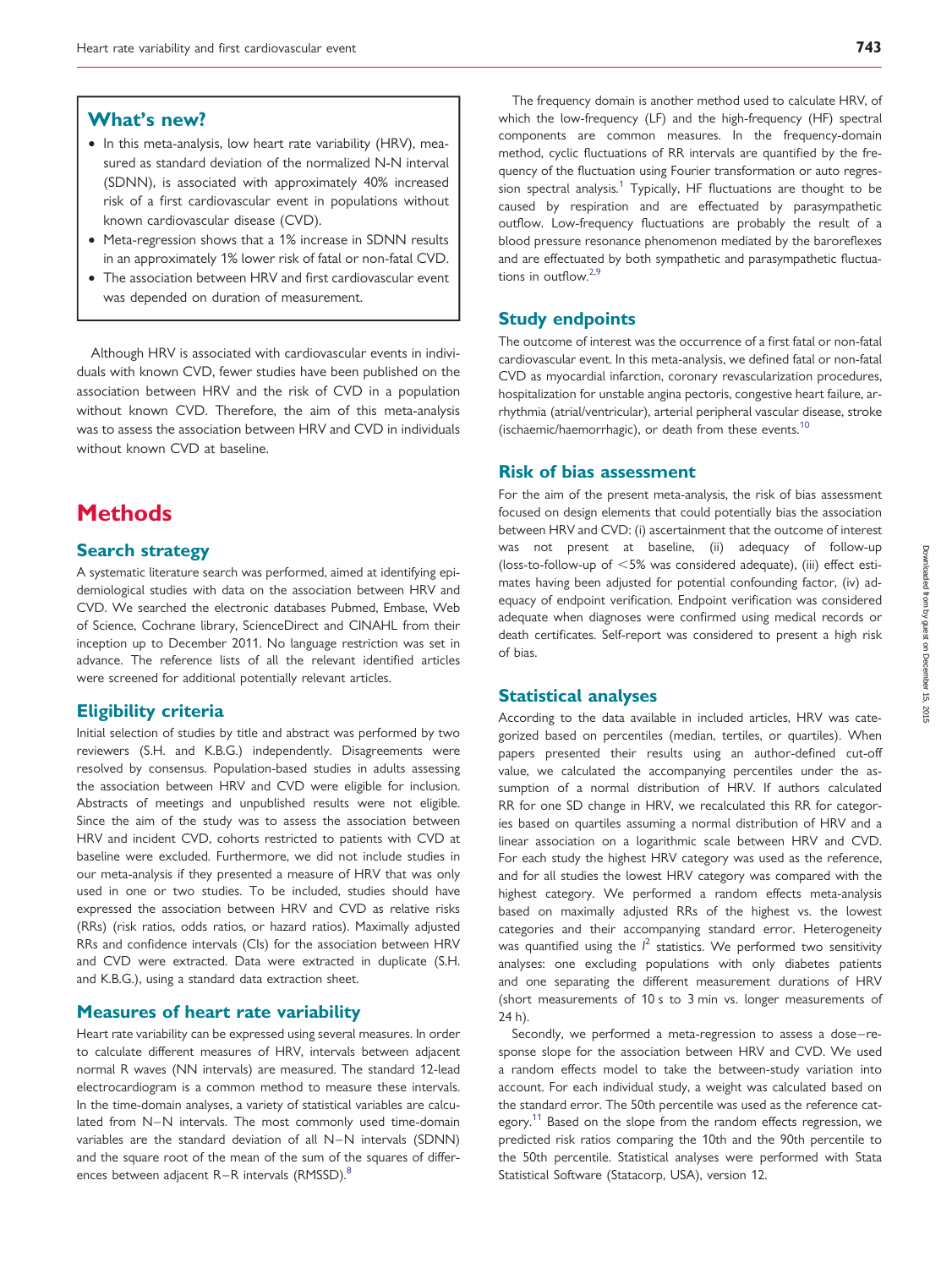

Figure I Flow chart of study selection.

# **Results**

#### Literature search

We identified 3613 publications by database search (PubMed,  $n = 2062$ ; EMBASE,  $n = 516$ ; Web of Science,  $n = 83$ ; Science-Direct,  $n = 9$ ; CINAHL,  $n = 152$ ; Cochrane,  $n = 791$ ). After checking for duplicates, we retrieved 3395 unique publications. After screening of title and abstract, 3309 studies were excluded and 86 papers were retrieved for detailed assessment. Sixty-three papers did not meet the eligibility criteria, 23 studies were assessed in duplicate for inclusion. Of these papers, several were based on the same cohort. Four papers were based on the ARIC study<sup>[12](#page-7-0)-[15](#page-7-0)</sup>, two on the Framingham Heart study<sup>[16,17](#page-7-0)</sup>, three on the Cardiovas-cular Health study<sup>18-20</sup>, three on the Ohasama study,<sup>[21](#page-7-0)-[23](#page-7-0)</sup> and two on a cohort from Finland.<sup>[24](#page-7-0),[25](#page-7-0)</sup> To avoid multiple inclusions of the same study subjects, for each study we only included the paper with the largest sample size in our meta-analysis. As a result, nine papers were excluded. Furthermore, six studies were excluded because they presented a measure of HRV that was only used in one or two studies.<sup>[23,26](#page-7-0)-[30](#page-7-0)</sup> Finally, a total of eight studies were included in this meta-analysis that used SDNN, LF, or HF as a measure of HRV (Figure 1).

#### Study characteristics

Characteristics of the included studies are presented in Table [1](#page-3-0). All included studies were prospective cohort studies. Two cohorts presented data separately for diabetics and non-diabetics.<sup>15,31</sup> A total of 21 988 participants were included in the analyses. The size of the study populations ranged from  $159$  to  $11\,647$ .<sup>15,[31](#page-7-0)</sup> The percentage of women varied from 0 to  $64\frac{32,33}{1}$  $64\frac{32,33}{1}$  $64\frac{32,33}{1}$  Mean follow-up duration ranged from 3.5 to 15 years.<sup>[17,32](#page-7-0)</sup> Four studies defined their endpoint as cardiovascular death. $25,32-34$  $25,32-34$  $25,32-34$  Other studies used a combined endpoint, namely: congestive heart failure, hospitaliza-tion for angina pectoris, and cardiovascular death;<sup>[17](#page-7-0)</sup> MI, coronary revascularization, and cardiovascular death;<sup>[15](#page-7-0)</sup> MI, arterial peripheral vascular disease, stroke, congestive heart failure, hospitalization for angina pectoris, and cardiovascular death; $^{20}$  $^{20}$  $^{20}$  and MI, coronary revascularization, arterial peripheral vascular disease, stroke, and cardiovascular death.<sup>[31](#page-7-0)</sup>

## Risk of bias

Cardiovascular disease at baseline was assessed in all studies except in one that did not give a clear description of this assess-ment.<sup>[32](#page-7-0)</sup> Six studies mentioned loss-to-follow-up; in five of them this was  $\leq$  5%.<sup>15,20,31–[33](#page-7-0)</sup> The other study mentioned a loss-tofollow-up of  $5.6\%$ <sup>[34](#page-7-0)</sup> Two studies did not give any information about loss-to-follow-up.<sup>[17,25](#page-7-0)</sup> Heart rate variability was assessed prior to the outcome in all eight papers. The instrument used to measure N-N intervals was clearly described in all studies, but one study lacked data on the assessment of HRV from the record-ings.<sup>[34](#page-7-0)</sup> Diagnosis of CVD was verified by medical records, death certificates, or general practitioner's registries in all studies. Seven studies adjusted for potential confounders, one study only presented unadjusted risk estimates. $^{20}$  $^{20}$  $^{20}$  For details of adjustments see Table [1](#page-3-0).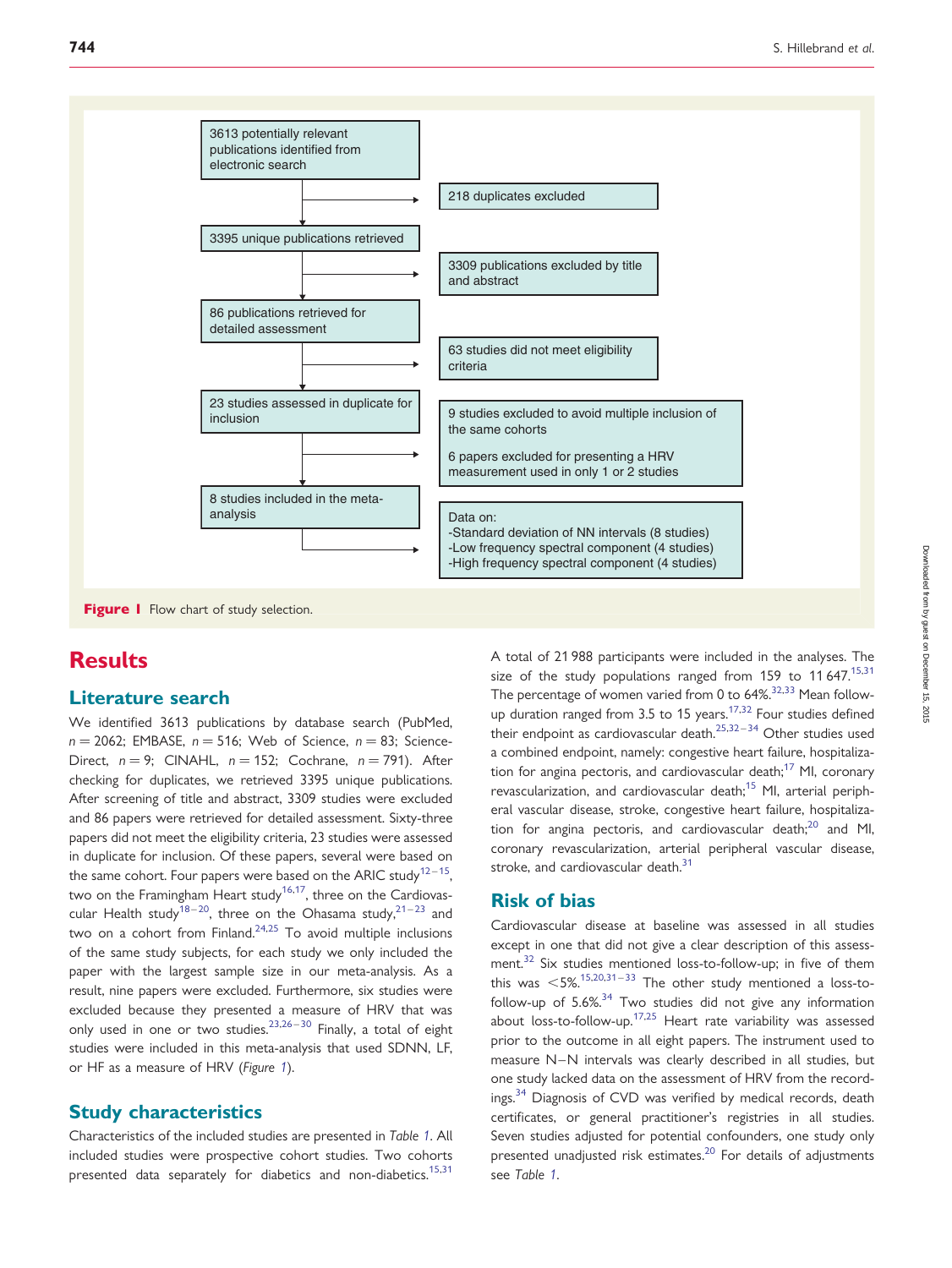#### <span id="page-3-0"></span>Table I Study characteristics

|                    | <b>Study population</b>                                   | Measure of<br><b>HRV</b>      | <b>Duration of</b><br>measurement | <b>Endpoints</b>                                                 | N      | Mean<br>follow-up<br>(year) | Women<br>$(\%)$ | Age<br>range<br>(year) | <b>Adjusted for</b>                                                                                                |
|--------------------|-----------------------------------------------------------|-------------------------------|-----------------------------------|------------------------------------------------------------------|--------|-----------------------------|-----------------|------------------------|--------------------------------------------------------------------------------------------------------------------|
| Kop 2010           | Cardiovascular Health<br>Study, USA                       | SDNN, LF,<br>HF               | 24 h                              | MI, per. vasc., stroke, CHF, hosp.<br>AP., and cardiovasc. death | 908    | 13.3                        | 59              | $62 - 80$              | Not adjusted                                                                                                       |
| Liao 2002          | Atherosclerosis Risk in<br>Community Study,<br><b>USA</b> | SDNN.<br>$LF(nu)$ ,<br>HF(nu) | 2 min                             | MI, cor. revasc., and cardiovasc.<br>death                       | 11 647 | 8                           | 42              | $48 - 60$              | Age, sex, ethnicity, centre, smoking,<br>mean heart rate                                                           |
| Gerritsen<br>2001  | Hoorn Study, the<br>Netherlands                           | SDNN, LF,<br><b>HF</b>        | 3 min                             | MI, cor. revasc., per. vasc., stroke<br>and cardiovasc, death    | 159    | $7.9*$                      | 52              | $57 - 71$              | Age, sex, glucose tolerance status                                                                                 |
| Makikallio<br>2001 | General population<br>Turku, Finland                      | <b>SDNN</b>                   | 24h                               | Cardiovasc. death                                                | 232    | 10                          | 47              | <b>ND</b>              | Age, sex, CHF, VES, previous MI, AF<br>cardiac medication                                                          |
| De Bruyne<br>1999  | Rotterdam Study,<br>the Netherlands                       | <b>SDNN</b>                   | 10 <sub>s</sub>                   | Cardiovasc. death                                                | 5272   | $\overline{4}$              | 60              | $60 - 78$              | Age, sex, DBP, BMI, DM, negative<br>T-waves, mean R-R interval,<br>Q-Tc interval                                   |
| Dekker<br>1997     | Zutphen Study,<br>the Netherlands                         | <b>SDNN</b>                   | 30 <sub>s</sub>                   | Cardiovasc. death                                                | 878    | 15                          | $\Omega$        | $40 - 60$              | Age, BMI, SBP, total cholesterol,<br>smoking                                                                       |
| Bernstein<br>1997  | The Bronx Ageing<br>Study, USA                            | <b>SDNN</b>                   | 10-40 RR intervals                | Cardiovasc, death                                                | 391    | 8.5                         | 64              | $75 - 85$              | Age, sex, DM, hypertension,<br>smoking, history CVD, BMI,<br>cancer, cholesterol, self-health<br>index, medication |
| Tsuji 1996         | Framingham Heart<br>Study, USA                            | SDNN, LF.<br>HF               | 2 <sub>h</sub>                    | MI, CHF, hosp. AP. and<br>cardiovasc, death                      | 2501   | 3.5                         | 56              | $26 - 53$              | Age, sex, SVP, smoking, DM, SBP,<br>LVH, medication                                                                |

AP, angina pectoris; BMI, body mass index; cardiovasc. death, cardiovascular death as defined by authors; CHF, congestive heart failure; cor. revasc, coronary revascularization procedures; CVD, cardiovascular disease; DBP, pressure; DM, diabetes mellitus; HF, high-frequency spectral component; hosp. ap, hospitalization for angina pectoris; LF, low-frequency spectral component; LVH, left ventricular hypertrophy; MI, myocardial infarction; ND, normalized units; per. vasc, arterial peripheral vascular disease; SBP, systolic blood pressure; SDNN, standard deviation of N-N intervals; SVP, supraventricular premature beats; VES, ventricular extra systoles; \*, median.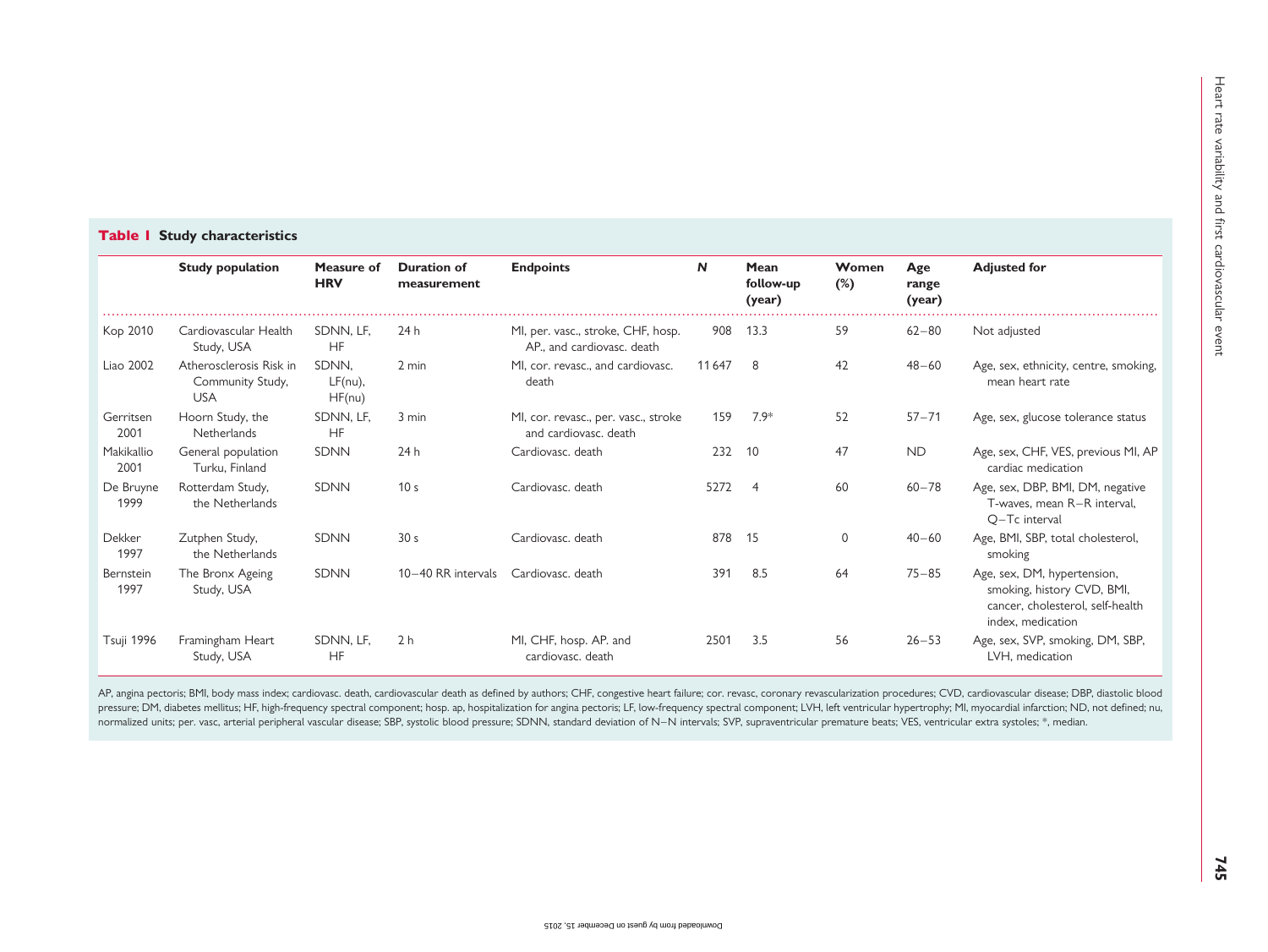

Figure 2 Meta-analysis comparing risk of fatal and non-fatal cardiovascular disease in low vs. high heart rate variability measured as standard deviation of N–N intervals.

## Standard deviation of N-N intervals and cardiovascular disease

All eight studies reported on the association between SDNN and fatal and non-fatal CVD. Two studies presented data for two separate groups of patients (diabetic and non-diabetic). The reported RRs of fatal or non-fatal CVD comparing low to high HRV ranged from 0.78 to 1.99. One study reported an RR below  $1.0^{34}$  $1.0^{34}$  $1.0^{34}$  and one study an estimate of  $1.02<sup>33</sup>$  $1.02<sup>33</sup>$  $1.02<sup>33</sup>$  In the other six studies, the RRs were all  $>$ 1.26. In a random effects meta-analysis, a low SDNN was associated with an increased risk of fatal or non-fatal CVD: RR 1.35 (95% CI 1.10, 1.67). The  $1^2$  of the analysis was 60.2% (Figure 2).

We performed a sensitivity analysis excluding the risk estimates of the two populations with diabetes.<sup>[15,31](#page-7-0)</sup> This analysis showed a similar pooled RR of fatal or non-fatal CVD of 1.32 (95% CI 1.04, 1.68). Furthermore, we distinguished between different measurement durations. This analysis indicated effect modification of the association between HRV and fatal or non-fatal CVD by duration of the measurement, although the number of studies per subgroup were small. The association was stronger for HRV measured over 2–24 h (RR for CVD 1.70, 95% CI 1.33, 2.17) than HRV measurements over 2-3 min (RR 1.35, 95% CI 1.08, 1.69) or measurements shorter than  $\sim$ 30 seconds (RR 0.97, 95% CI 0.74, 1.28).

Finally, for studies that defined their outcome solely as cardiovascular death  $(n = 4)$  pooled RR of 1.05 (95% CI 0.83, 1.33) was shown.

## Low-frequency spectral component and cardiovascular disease

Four studies used the LF spectral component as a measure of HRV, with a total number of 15 215 participants. All these studies used

combined endpoints to define CVD. Two studies presented results for the diabetic as well as the non-diabetic population.<sup>[15,31](#page-7-0)</sup> The RRs for the lowest LF compared with the highest LF category ranged from 1.01 to 1.77. The pooled RR was 1.45 (95% CI 1.12, 1.87), indicating that a low LF was associated with a higher risk of fatal and non-fatal CVD.  $l^2$  of this analysis was 50.4% (Figure [3](#page-5-0)).

## High-frequency spectral component and cardiovascular disease

The HF spectral component was used as a measure of HRV in the same studies that reported on the LF spectral component. The RRs for the association between HF and HRV ranged from 0.83 to 1.87. Lower HF was associated with a higher risk of fatal and non-fatal CVD (RR 1.32, 95% CI 0.96, 1.81),  $I^2 = 67\%$  (Figure [4](#page-5-0)).

## Meta-regression of standard deviation of the normalized N-N interval and cardiovascular disease

We performed a meta-regression to assess a dose-response relationship between HRV and CVD for studies with SDNN as a measure for HRV. We accepted a linear relationship between HRV and CVD, since the model including a quadratic term did not perform better than the linear model (P from likelihood ratio  $= 0.75$ ). The random effects meta-regression showed an increasing risk of cardiovascular events for lower HRV (slope  $= -0.01$ ,  $P = 0.011$ ). The predicted RR of fatal or non-fatal CVD of the 10th HRV percentile compared with the 50th percentile was 1.50 (95% CI 1.22, 1.83); the predicted RR of the 90th percentile compared with the 50th percentile was 0.67 (95% CI 0.41, 1.09). These results indicate that an increase in SDNN of 1%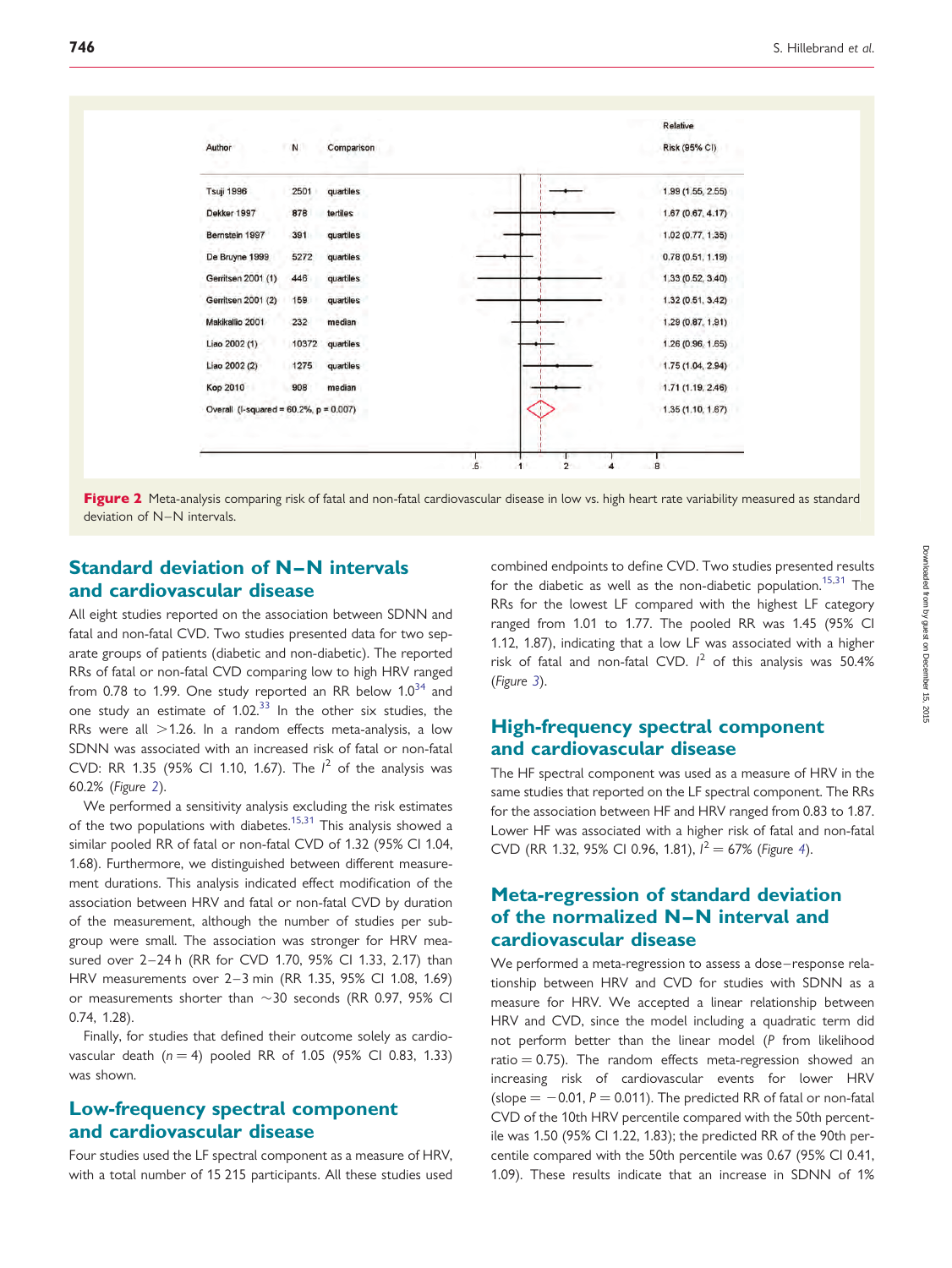<span id="page-5-0"></span>

Figure 3 Meta-analysis comparing risk of fatal and non-fatal cardiovascular disease in low vs. high heart rate variability measured as lowfrequency spectral component.



Figure 4 Meta-analysis comparing risk of fatal and non-fatal cardiovascular disease in low vs. high heart rate variability measured as highfrequency spectral component.

results in an  $\sim$ 1% lower risk of the development of fatal or non-fatal CVD (Figure [5](#page-6-0)).

# **Discussion**

### Main results

The present meta-analysis was performed to assess the association between HRV and a first cardiovascular event in a population without known CVD. The study showed that individuals with low HRV have  $\sim$  40% increased risk of fatal or non-fatal CVD compared with individuals with high HRV. Our study is the first meta-analysis and dose– response meta-regression to show that low HRV is also associated with CVD in a population without known CVD.

## Strengths and limitations

The present study has several strengths. First, studies included in our analyses were cohorts with a large total number of participants, which adds to the robustness of the results. Outcome ascertainment at baseline and verification of endpoints were considered adequate in the majority of the studies. Furthermore, our findings were consistent across three different measures of HRV (SDNN 1.35, LF 1.45, and HF 1.32).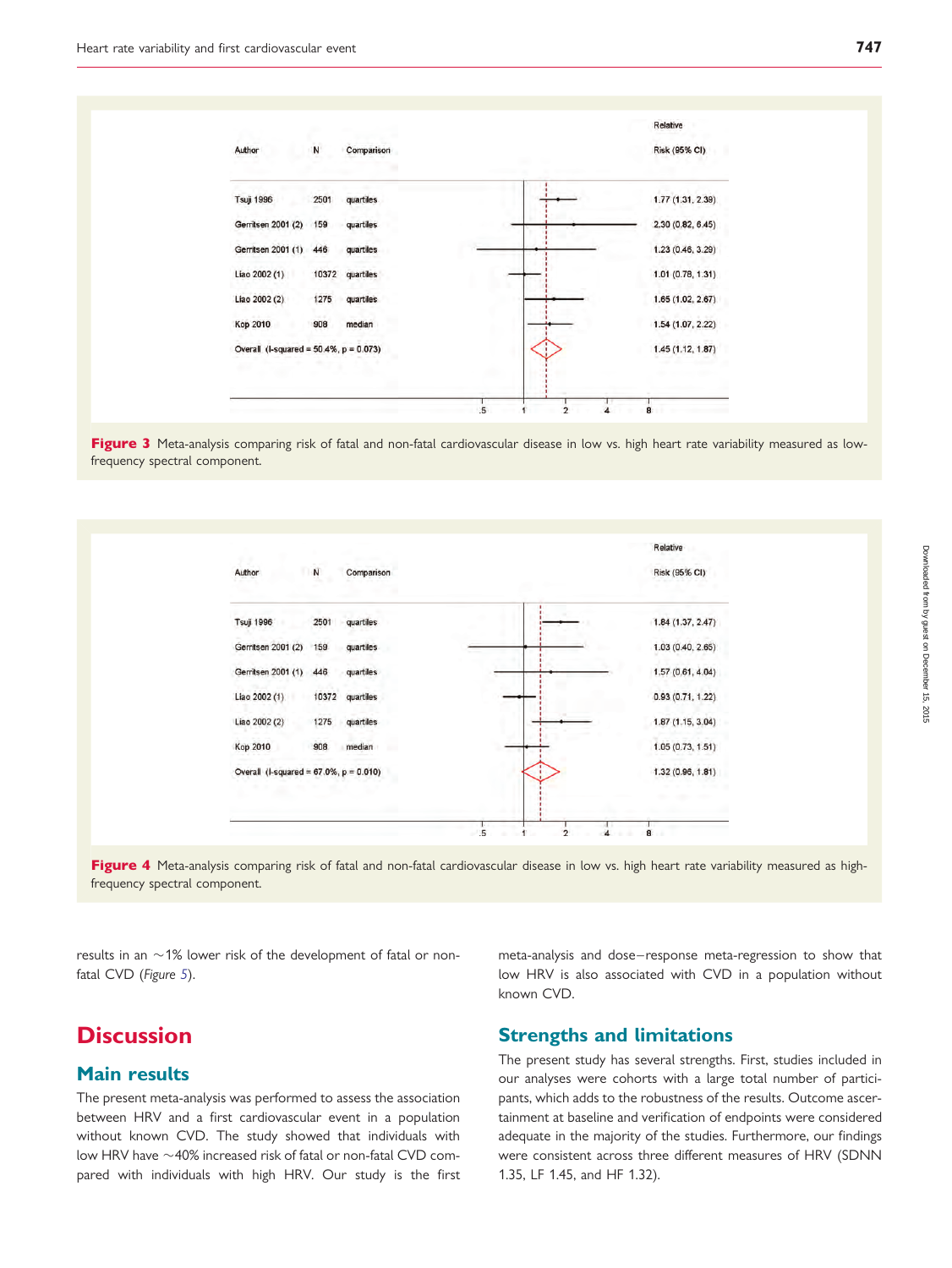<span id="page-6-0"></span>



A potential weakness of our study is the adjustment for possible confounders in some studies. One study did not present adjusted RRs.<sup>[20](#page-7-0)</sup> Furthermore, none of the studies adjusted for physical activity and respiration, whereas only one study adjusted for mean heart rate. Studies have been published that suggest that these factors should be taken into account. $35-37$  $35-37$  $35-37$ 

Another potential limitation is the limited number of included studies, especially in the analysis of the LF and HF spectral component ( $n = 4$ ). Despite the low number of studies however, the direction and magnitude of the pooled RRs of fatal and non-fatal CVD for these two measures of HRV were in line with the pooled risk of the studies using SDNN.

## Clinical implications and future research

Heart rate variability is the result of changes in heart rate caused by fluctuations in sympathetic and parasympathetic outflow. These fluctuations vary in length. An example of slow fluctuations is circadian variation, whereas faster fluctuations in heart rate are due to sympathetic and parasympathetic responses to minor haemodynamic changes. Respiration causes a cyclic variation in intrathoracic pressure and thereby venous return, which leads to fluctuations in cardiac output and arterial blood pressure. The arterial baroreflex reacts to these fluctuations in arterial blood pressure by producing fluctuations in parasympathetic and sympathetic autonomic outflow that induce compensatory modulations in per-ipheral resistance, cardiac contractility and heart rate.<sup>2,[9](#page-7-0)</sup> Less compensatory change (low HRV) suggests a less adaptive autonomic nervous system. However, the physiological interpretation of HRV, especially in the LF spectral band, remains controversial. Whereas the dependence of HF power on respiration-related parasympathetic outflow has repeatedly been confirmed, there are indications that LF power is not a measure of sympathetic outflow. Some investigators have found that LF is a reflection of baroreflex function instead of cardiac sympathetic innervation.<sup>[38](#page-7-0)</sup>

It is known that after a cardiovascular event, individuals with lowered HRV have an increased risk of cardiovascular morbidity and mortality compared with subjects with high  $HRV.<sup>3-7,39,40</sup>$  $HRV.<sup>3-7,39,40</sup>$  $HRV.<sup>3-7,39,40</sup>$  $HRV.<sup>3-7,39,40</sup>$  $HRV.<sup>3-7,39,40</sup>$  These results indicate that a less adaptive autonomic nervous system is a marker of cardiovascular risk. Furthermore, it shows that the autonomic nervous system becomes less sensitive for minor haemodynamic changes after a first cardiac event, which might be a direct cause of a secondary cardiovascular event. Our meta-analysis shows that HRV is also associated with cardiovascular morbidity and mortality in the general population. This suggests that less fluctuations in heart rate, caused by inadequate autonomic nervous system circulatory control, is also a sign of less favourable health in otherwise healthy individuals. Furthermore, our results seem to show effect modification of the association between HRV and CVD by duration of the measurement. This finding might indicate that a decrease in long-term fluctuations in heart rate is more important for the risk of CVD than short-term fluctuations. However, since the numbers of our stratified analyses are very small, this result must be interpreted with caution.

A possible mechanism underlying our findings is low-grade inflammation. It has been suggested that autonomic imbalance could activate inflammation by influencing the bone marrow and lymphoreticular system.[41](#page-7-0) Increased inflammation is associated with higher risk of CVD. Another possible explanation for the association between HRV and a first cardiovascular event is that individuals with low HRV already suffer from subclinical or silent CVD. These individuals are expected to have both a lower HRV and a higher risk of a following CVD event.

Heart rate variability measurement is inexpensive, easy to assess, and non-invasive. It is potentially a useful predictor of CVD in both healthy and diseased individuals. Improved identification of individuals at risk for the development of CVD may result in more targeted and adequate prevention strategies. Future research should focus on the clinical applicability of the existing knowledge about HRV, for example by aiming to find cut-off points and determine the value of HRV in addition to established risk factors. When investigating HRV for risk stratification in clinical practice, the possible influence of respiration and mean heart rate should be taken into account.

## Conclusion

In conclusion, our meta-analysis shows that individuals with a low HRV have 32-45% increased risk of CVD compared with individuals with a high HRV. Our study is the first meta-analysis to show that low HRV is also associated with a first cardiovascular event in a population without known CVD. It therefore supports the hypothesis that cardiac autonomic dysfunction is associated with a higher risk of CVD. Whether HRV might be clinically useful in individual risk identification should be assessed in future research.

Conflict of interest: none declared.

#### **References**

- 1. Heart rate variability. Standards of measurement, physiological interpretation, and clinical use. Task Force of the European Society of Cardiology and the North American Society of Pacing and Electrophysiology. Eur Heart J 1996;17:354-81.
- 2. Akselrod S, Gordon D, Madwed JB, Snidman NC, Shannon DC, Cohen RJ. Hemodynamic regulation: investigation by spectral analysis. Am J Physiol 1985;249: H867 –75.